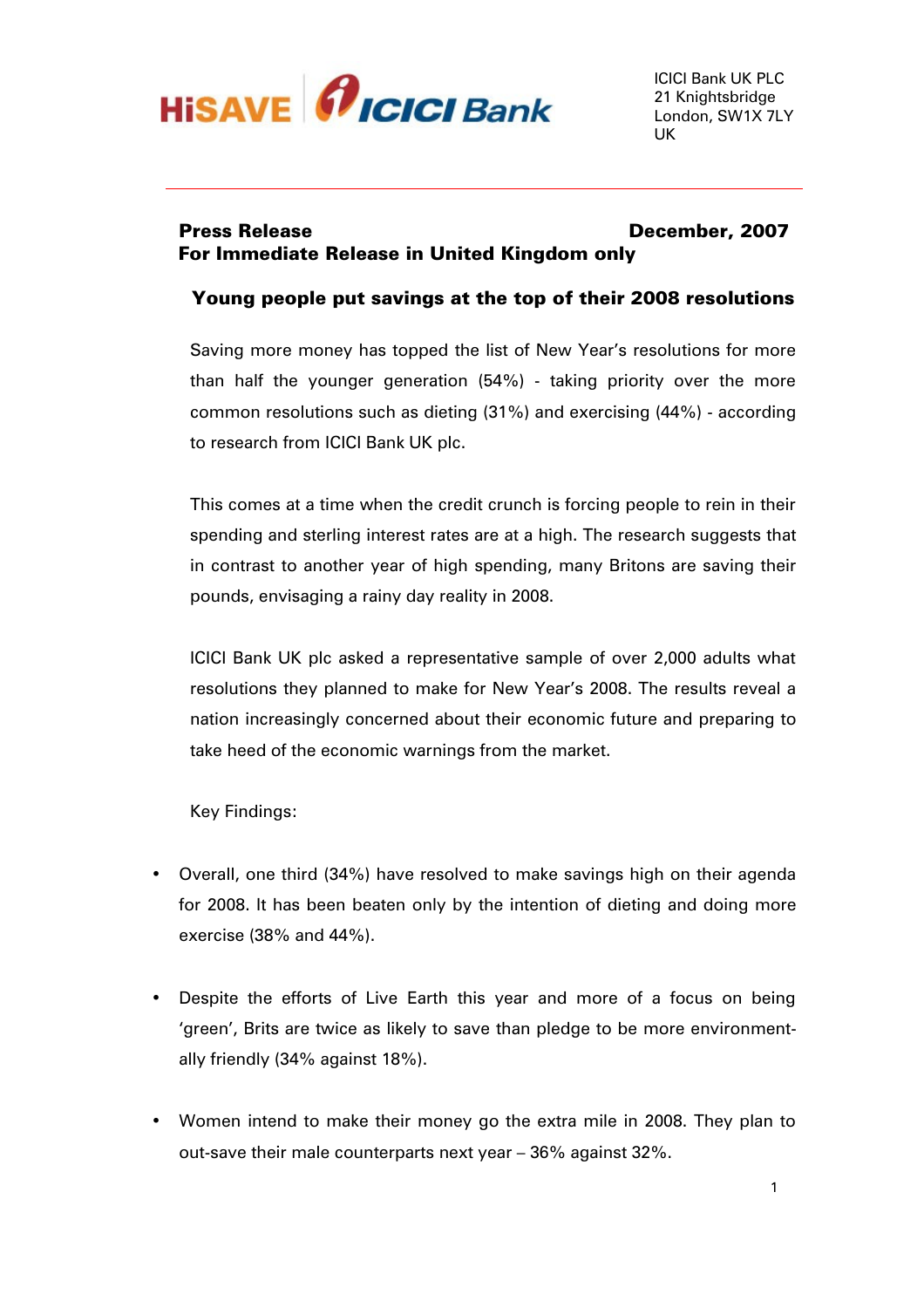$U(K)$   $U(K)$ 

- More classic resolutions such as giving up smoking and alcohol have taken much more of a back seat on the resolution list for next year. Only 8% of Britons plan to give up smoking and just 2% plan to give up alcohol.
- Figures for savings resolutions suggest a North/ South divide Northerners being the least likely to resolve to save in 2008 and Southerners being the most. The Scottish live up to their canny image by topping the table of best savers for 2008.

## Deepak Varghese, Head of Retail and Private Banking at ICICI Bank UK plc, commented:

"Whilst high interest rates this year have hit borrowers hard, it is important not to lose sight of the fact that higher interest rates are good news for savers. In fact, we have research which suggests that just 12% of people shop around for savings rates. If they were to scan the market, they would be surprised to find some competitive rates which could greatly impact their return. At ICICI Bank UK plc we offer excellent savings rates with no asterisks – just straightforward banking."

-ENDS/ more-

For further information contact: Lindsay Wienand/ Andrew Cummine FD Consumer Dynamics 0207 269 7265/ 7205 [Lindsay.Wienand@fd.com](mailto:Lindsay.Wienand@fd.com)